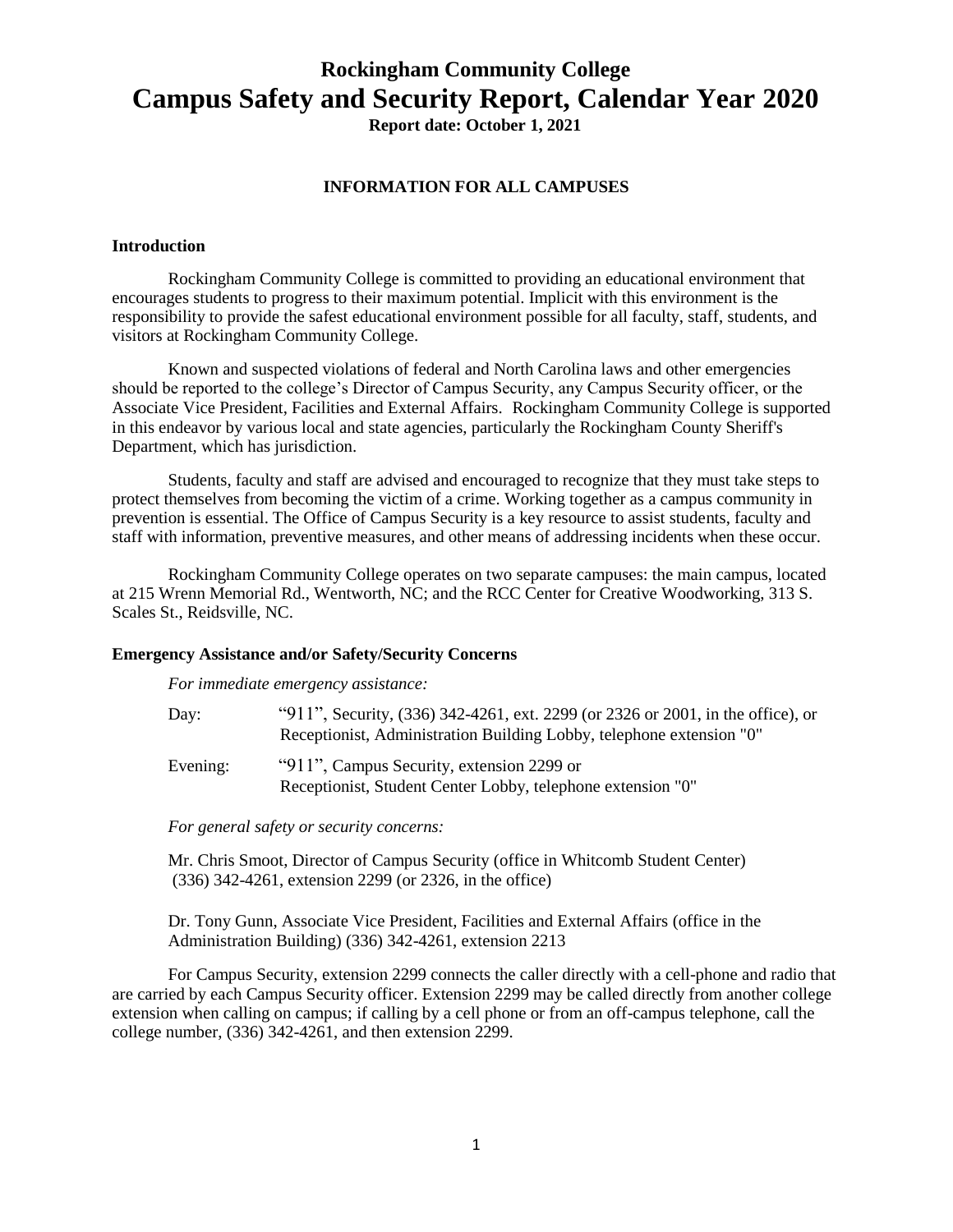#### **Timely Warnings**

In the event that a situation arises, either on or off campus, that, in the judgment of the President, constitutes an ongoing or continuing threat, a campus-wide "timely warning" will be issued. The warning will be issued through the college mass notification system, e-mail and 'Eagle Alert'' systems to students, faculty, and staff.

Depending on the particular circumstances of the situation, especially in all matters that could pose an immediate threat to the community and individuals, RCC may also post a notice on the college web site at: [http://www.rockinghamcc.edu,](http://www.rockinghamcc.edu/) providing additional notification to a wider community. Anyone with information warranting a timely warning should report the circumstances to Campus Security, by phone (336-342-4261, ext. 2299), or in person at the Campus Security office in Whitcomb Student Center.

## **Reporting Criminal Offenses**

#### *To report a crime or suspicious activity:*

Contact Campus Security at 336-342-4261, extension 2299, or by using any of the red call boxes located in building hallways, or the blue call boxes located in most parking lots. For emergencies requiring immediate medical assistance, fires, or the Rockingham County Sheriff's Department, dial 9-1- 1. Any suspicious activity or person seen in the parking lots or loitering around vehicles, or inside or outside of buildings, should be reported to Campus Security. In addition to reporting suspicious or potentially criminal activities to Campus Security, incidents of these types may also be reported to Dr. Tony Gunn, Associate Vice President, Facilities and External Affairs (office in Administration Building), 336-342-4261, extension 2213.

Students participating in off-campus (college-sponsored) activities need to report criminal incidents to the law enforcement agency having jurisdiction and inform the Associate Vice President for Facilities & External Affairs as soon as possible after the incident.

If you are involved in an incident on campus that may involve a crime and do not want to pursue action within the criminal justice system, you may still want to consider making a confidential report. With your permission, Campus Security can file a report on the details of the incident without revealing your identity. The purpose of a confidential report is to comply with your wish to keep the matter confidential, while taking steps to ensure the future safety of yourself and others. The college official with whom you speak may be able to assist you in considering your reasons for not reporting the matter to law enforcement authorities. With such information, the college can keep an accurate record of the number of incidents involving students, determine where there is a pattern of crime with regard to a particular location, method, or assailant, and alert the campus community to potential danger. Reports filed in this manner are counted and disclosed in the annual crimes statistics for the institution. Any incident covered by Title IX is also reported to the college's Title IX coordinator.

## **Security and Access**

During business hours, the college is open to students, faculty, staff, and visitors. During nonbusiness hours, access to all college facilities is by key, if issued, or by admittance by the Campus Security staff. The college also keeps doors to rooms and buildings locked when not in use.

Rockingham Community College does not maintain any student housing. The college also does not have any officially recognized student organizations with off-campus locations.

Campus Security officers and Maintenance staff members monitor the campus for safety concerns, such as for broken or burned-out lights and trees and shrubbery that need to be pruned to maintain visible, open areas. While Security and maintenance staff endeavor to note these types of areas needing attention, students and employees are welcomed and encouraged to notify either Campus Security or the Administrative Services Office in the event lighting needs to be corrected or trees or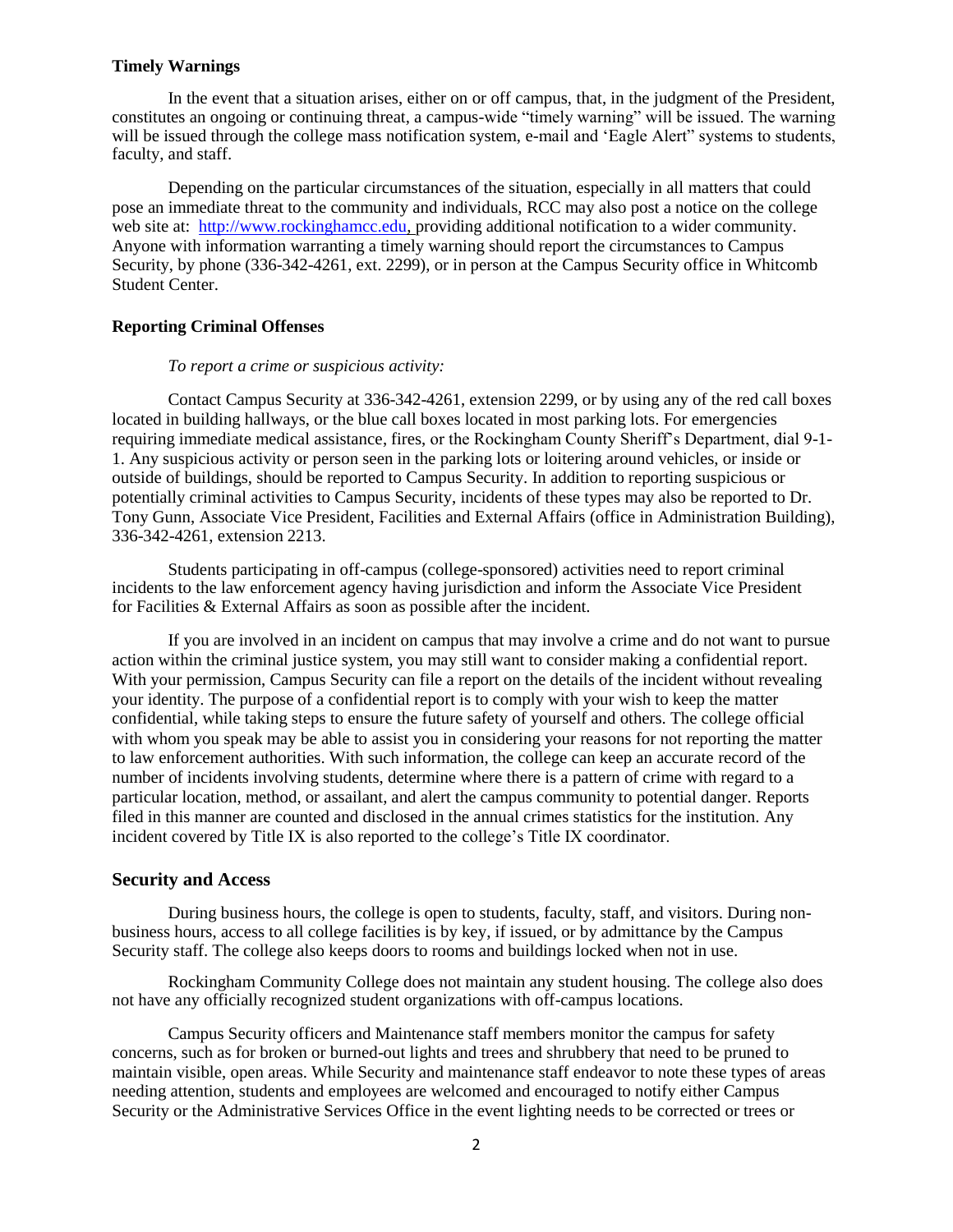shrubbery pruned for enhanced safety – as well as for any other safety-related concerns that may arise.

#### **Campus Law Enforcement Authority**

RCC Campus Security officers have the authority to ask persons for identification and to determine whether individuals have lawful business at the college. Officers also have the authority to issue parking tickets - which are billed to financial accounts of students, with separate records maintained for faculty and staff. Campus Security officers do not possess arrest power. Criminal incidents are referred to appropriate law enforcement agencies, based on jurisdiction (Rockingham County Sheriff's Dept. for the main campus; Reidsville Police Dept. for the Center for Creative Woodworking; or Mayodan Police Dept. for RCC Western Rockingham Center). All crime victims and witnesses are strongly encouraged to immediately report the crime to Campus Security and the appropriate law enforcement agency. Prompt reporting will assure timely warning notices on-campus and timely disclosure of crime statistics.

Campus Security maintains a close working relationship with the Rockingham County Sheriff's Department. While there is no formal written memorandum of understanding between Campus Security and the Sheriff's Department, the two work closely when incidents arise that require joint investigative efforts, resources, crime-related reports, and exchanges of information, as deemed necessary.

## **Accurate and Prompt Crime Reporting**

Community members, students, faculty, staff, and visitors are encouraged to report all crimes and public safety-related incidents to Campus Security in a timely manner.

Campus Security officers are available at 336-342-4261, ext. 2299, 24 hours a day, to answer your call. In response to a call, a Campus Security officer will take the required action, either by responding in person, obtaining assistance from the Rockingham County Sheriff's Department, or arranging for the filing of an incident report.

Incident reports are typically forwarded to the Associate Vice President, Facilities and External Affairs for review and follow-up, which may also involve other college administrative areas, depending upon the circumstance. Campus Security will contact the Rockingham County Sheriff's Department for assistance as necessary.

## **Counselors and Confidential Crime Reporting**

Campus professional staff counselors and campus professional counselors, when acting as such, are not considered to be a Campus Security authority and are not required to report crimes for inclusion into the annual disclosure of crime statistics. They are encouraged, if and when they deem it appropriate, to inform persons being counseled of the procedures to report crimes on a voluntary basis for inclusion into the annual crime statistics.

#### **Security Awareness and Crime Prevention**

Students are informed of campus safety and security procedures through e-mail, the college's website, text alerts, and other initiatives. In addition, faculty and staff are informed of safety and security procedures through professional development workshops, faculty and staff meetings, and newemployee orientation. Past programs have included personal safety, severe weather procedures, and prevention of violence in the classroom. A common theme of these programs is to encourage students and employees to be aware of their responsibility for their own security and the security of others.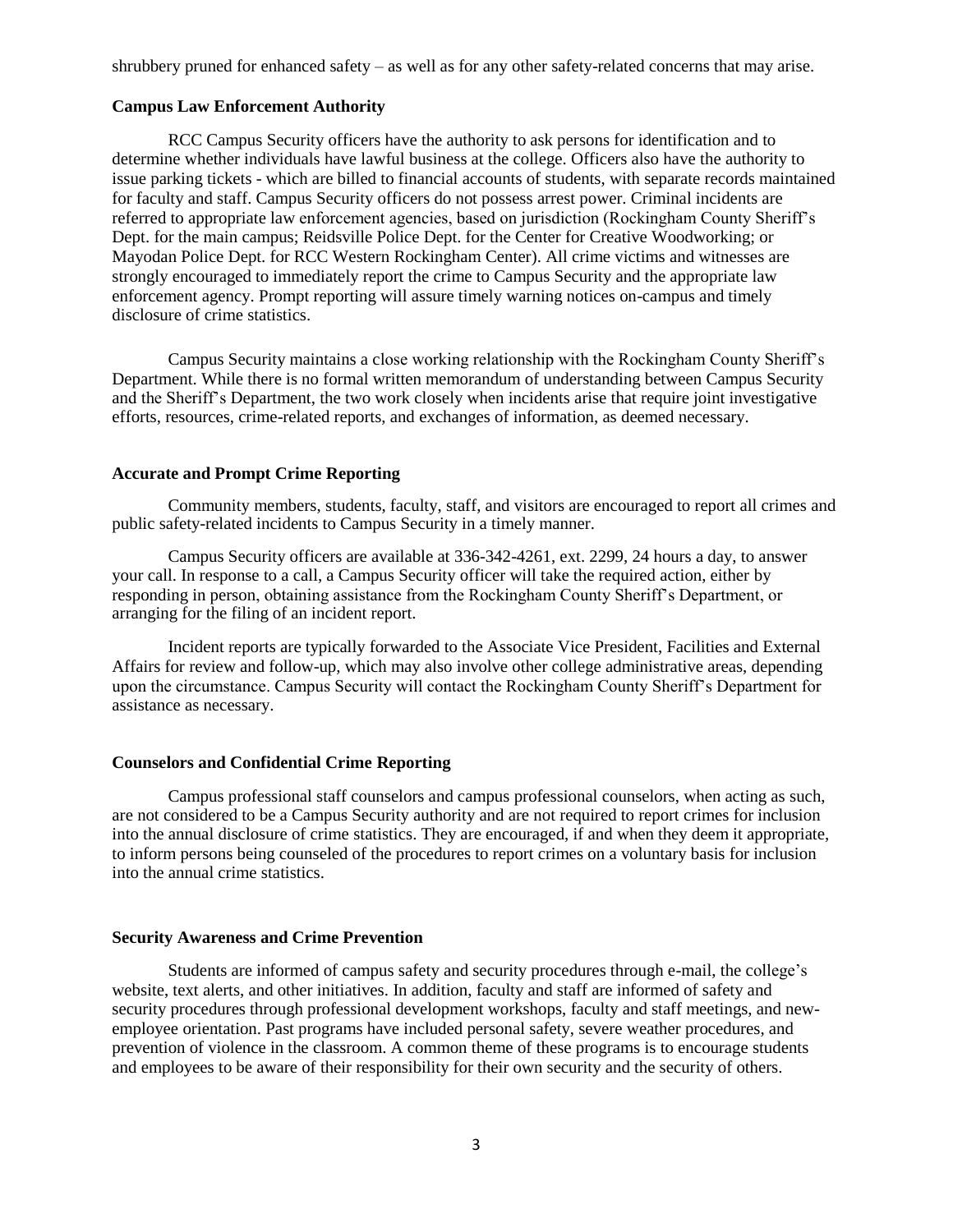When time is of the essence, information is released to the college community through security alerts posted through e-mail, the campus video system, the college website, text alerts and the campuswide mass notification system.

## **Alcoholic Beverages and Drug Possession**

Rockingham Community College promotes a drug- and alcohol-free environment and supports this nationwide movement. Rockingham Community College is committed to maintaining such an environment for all employees and students.

The possession, use, and sale of alcohol on campus is not permitted, except by specific approval by the college board of trustees.

It is unlawful to sell, furnish, or provide alcohol to a person under the age of 21. The possession of alcohol by anyone under 21 years of age in a public place or a place open to the public is illegal.

The possession, sale, manufacture, or distribution of any controlled substance is illegal under both state and federal laws. Violators are subject to college disciplinary action, criminal prosecution, fine, and imprisonment.

Organizations or groups violating alcohol/substance policies or laws may be subject to sanctions by the college.

Substance abuse education programs are available for students through the Counseling Services area of the Student Development division, and for faculty and staff through an employee assistance program.

## **Weapons on Campus**

Rockingham Community College follows the provisions of N.C. General Statutes Section 14-269 and 14-269.2 with regard to weapons on campus. These provisions are applicable to students, employees, and all other persons who are on the campus. Weapons prohibitions are listed in the Rockingham Community College *Student Handbook*.

## **Disclosure to Victims**

Rockingham Community College will, upon written request, disclose to the alleged victim of a crime of violence, or a non-forcible sex offense, the results of any disciplinary hearing conducted by the College against the student who is the alleged perpetrator of the crime or offense. If the alleged victim is deceased as a result of the crime or offense, RCC will provide the results of the disciplinary hearing to the victim's next of kin, if so requested.

#### **Emergency Response and Evacuation Procedures**

Rockingham Community College maintains procedures for responses to emergency situations, including incidents where evacuation of one or more buildings is warranted.

In the event of an actual emergency, the campus community will be notified through e-mail, the college website, the college video message system, text alerts and, depending on the situation, the College's mass notification system, which includes signals that are sounded within all buildings simultaneously, and/or through the emergency call boxes that are located throughout the campus.

The college's Emergency Action Plan includes information about preparations for and responses to emergency situations. If a serious incident were to occur that would cause an immediate threat to the campus, the first responders to the scene would be Campus Security, the Rockingham County Sheriff's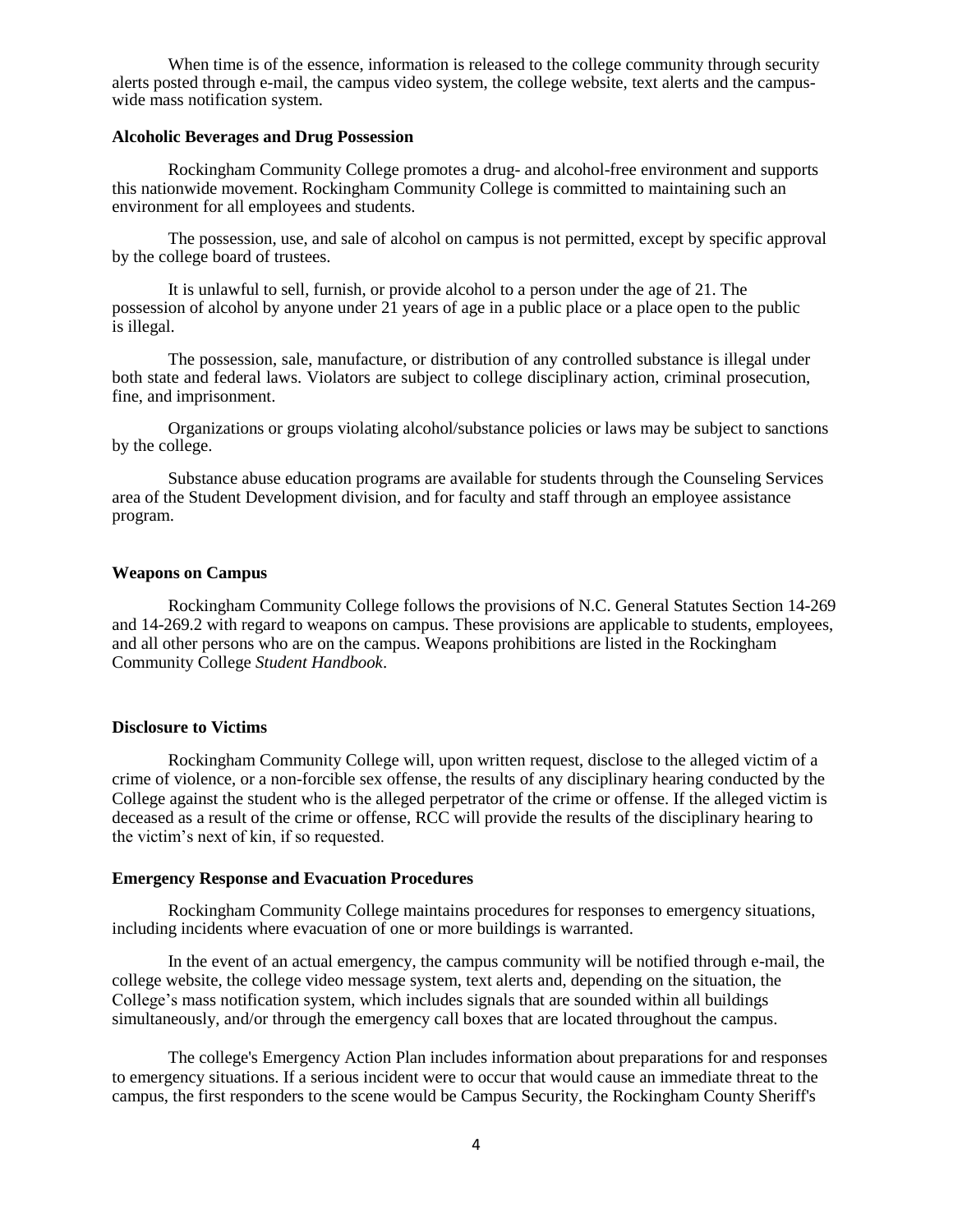Department, and the Wentworth Fire Department. These groups would typically respond and work together to manage the incident. Depending on the nature of the incident, other local, state, and federal agencies could also be involved in responding to the incident.

General information about emergency response procedures for RCC are publicized as part of the institution's Clery Act compliance efforts. Campus Security and the college's senior administrators have the responsibility of responding to, and summoning the necessary resources, to mitigate, investigate, and document any situation that may cause a significant emergency or dangerous situation. In addition, Campus Security and senior administrators have a responsibility to respond to such incidents to determine if the situation does, in fact, pose a threat to the community. If that is the case, Federal law requires that the institution immediately notify the campus community or the appropriate segments of the community that may be affected by the situation.

If the college's senior administrators confirm that there is an emergency or a dangerous situation that poses an immediate threat to the health or safety of some or all members of the college community, senior administrators will determine the content of the message and will use some or all of the systems described below to communicate the threat to the college community or to the appropriate segment of the community, if the threat is limited to a particular building or segment of the population. The administrators will, without delay and taking into account the safety of the community, determine the content of the notification and initiate the notification system, unless issuing a notification will, in the judgment of the first responders, compromise the efforts to assist a victim or to contain, respond to, or otherwise mitigate the emergency.

In the event of a serious incident that poses an immediate threat to members of the College community, the college has various systems in place for communicating information quickly. Some or all of these methods of communication may be activated in the event of an immediate threat to the RCC community. These methods of communication include the College's mass notification system, which includes; network e-mails, the college's "Eagle Alert" text messaging system, audio messages via external call-boxes, text messages via Alert Beacons in every building, and pop-up messages on the college computer system; messages on the college video message system, and messages on the college website. The college tests these procedures by holding various types of drills throughout the year, as coordinated through the Campus Security Office.

## **Safety and Security Provisions**

RCC takes numerous steps to ensure the safety of students, faculty and staff. The college employs two full-time Campus Security officers, one of whom serves as Director of Campus Security, and also contracts with a security agency to provide security personnel for extended service and presence on campus, and who also patrol campus buildings, grounds, and parking lots. Campus Security personnel wear attire that identifies them as such. Officers have detaining authority, but do not have arrest authority and do not carry firearms. Campus Security personnel will escort students, faculty, and staff to their vehicles when requested.

In addition, the Rockingham County Sheriff's Department responds to emergencies or investigations requested by the college.

## **Safety and Security Tips**

Individuals can take action to become less vulnerable to a crime and maintain their safety:

- *Park in well-lit areas.*
- *Avoid walking alone in the dark.*
- *Walk in well-lit, well-traveled areas.*
- *Lock your vehicle at all times, even while driving.*
- *Check the back seat of your car before entering.*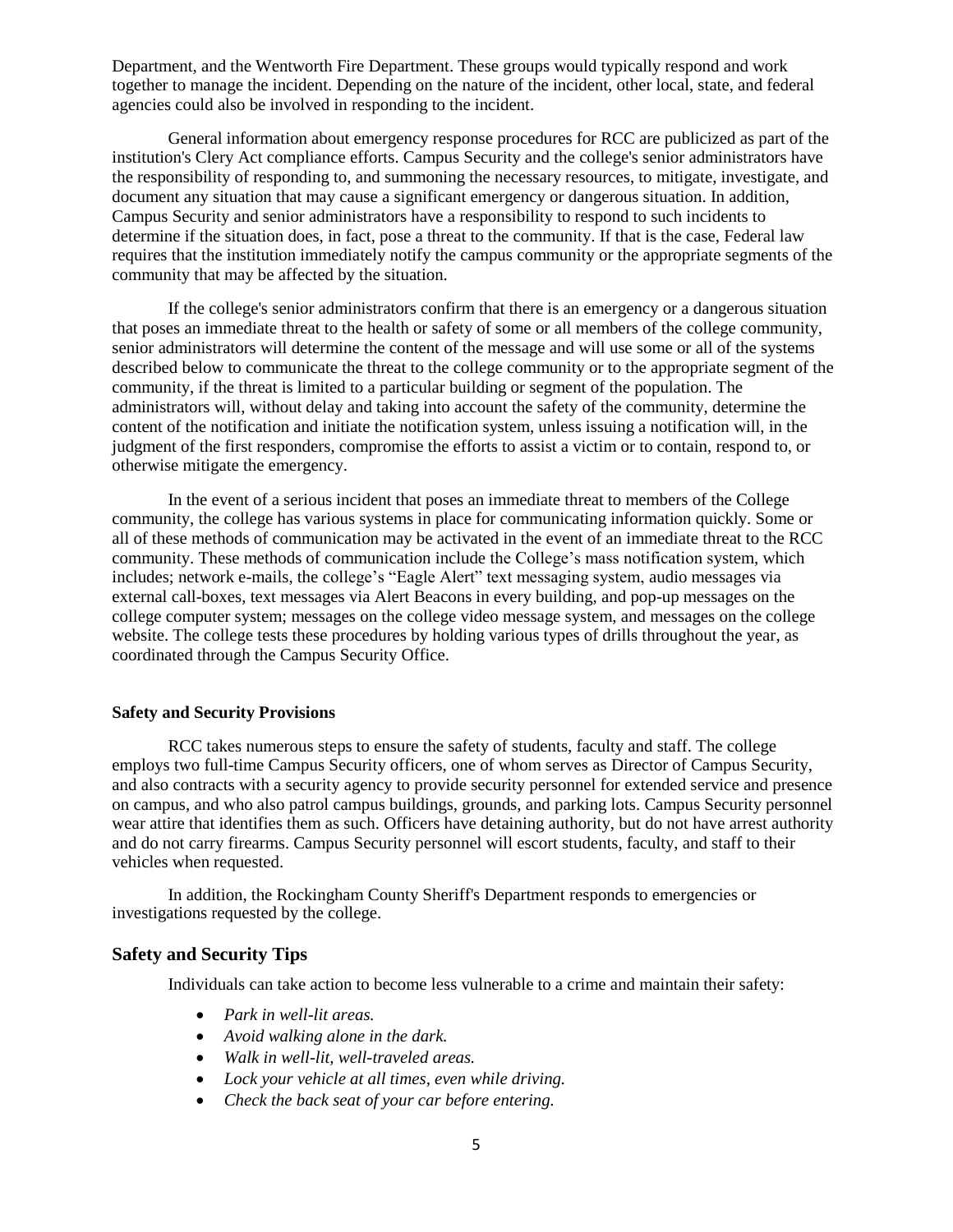- *Keep valuables in the trunk of your vehicle, not on the seats or in plain sight.*
- *Remove all keys from your vehicle. Be alert, and walk with your keys in your hand.*
- *Keep an eye on your purse, backpack, and briefcase.*
- *Drive with caution, observe roadway signs and markings.*
- *Travel at speeds not to exceed 15 MPH on campus and 10 MPH in parking lots.*
- *Report suspicious persons to security or college personnel.*
- *Report any safety concern about college facilities or grounds to security or other college personnel.*

#### **Sexual Assault Program and Response Procedures**

#### *General Overview*

Rockingham Community College is committed to the maintenance of an environment that is supportive of its primary educational mission and free from all exploitation and intimidation. RCC will not tolerate rape, sexual assault, or other forcible and non-forcible sex offenses and supports this policy for students, faculty, and staff through provision of resources and procedures to address these issues. Also, the college does not tolerate among students and employees acts that are construed to be included within the realm of sexual harassment, and addresses this matter through specifically-identified examples of sexual harassment and the procedures and potential consequences that result from complaints about sexual harassment.

Within the realm of sexual harassment, specific behaviors that are not tolerated by the college include: sexual violence, domestic violence, dating violence, stalking and sexual molestation.

'Sexual assault' is a term covering a range of coercive behaviors. The common element of these behaviors is use of coercion, force, or threat of force to obtain sexual contact against a person's will. The type of contact may range from unwanted sexual touching to intercourse. The perpetrator of sexual assault may often be known to the victim/survivor. The experience may severely traumatize the victim-survivor even when no physical force was used in the coercion.

Victims/survivors of sexual assault need clear boundaries and role definitions in those professionals who offer help because their personal boundaries have been violated. Victims/survivors need to know what services are available and who provides them. Similarly, they need to know what is outside the scope of any given provider's services, and they need to know that providers will stay within their roles.

Victims/survivors of sexual assault need clearly defined choice points and options because they have been in a powerless position and denied choice. They need a chance to re-establish a sense of personal control.

All actions undertaken by the college in a sexual assault incident are expected to be completed in a timely manner. All helping efforts are expected to respect the victim's/survivor's need for safety and control. In general, the victim/survivor needs to be heard and respected, needs to understand options, and needs to move at her or his pace through the process of recovery.

If the accused in a sexual assault incident is known and is an RCC student, and either the victim/survivor has given permission to identify the accused or a police investigation has begun, options and services are to be offered to the accused as soon as possible. Referrals to campus and local counseling services are normally made.

These procedures also recognize that the immediate community response it outlines is only part of the picture. While allowing flexibility, these procedures are intended to ensure continuity and consistency for both victims/survivors and accused perpetrators to receive needed support services.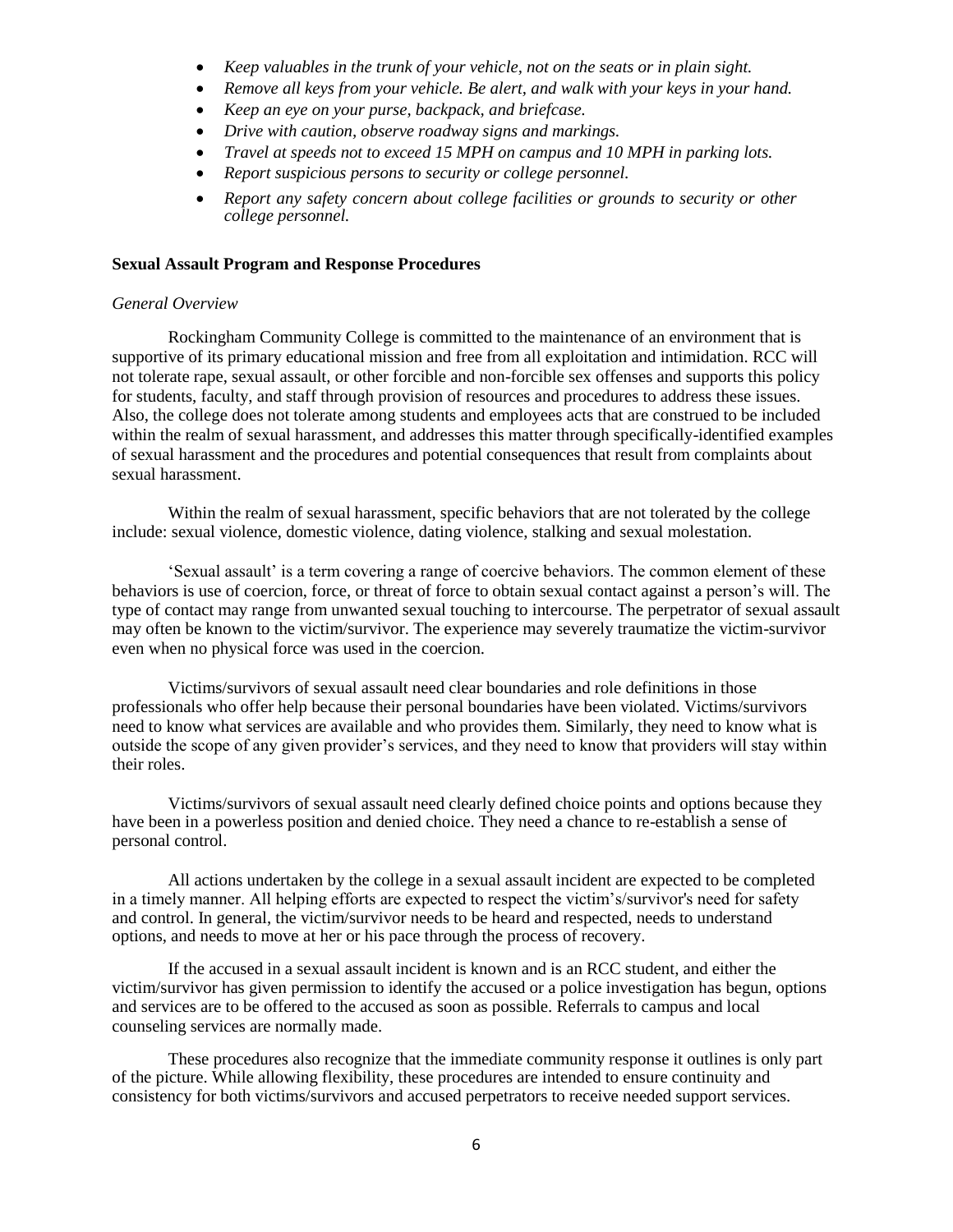#### *Title IX Coordinator*

RCC's Director of Human Resources serves as the Title IX Coordinator and will oversee the implementation of response procedures. The Title IX Coordinator normally serves as a primary resource for the student reporting an assault. Should the Title IX Coordinator be unavailable, another member of the professional staff may be designated to implement the response procedures. Contact with the Title IX Coordinator or designee is expected immediately following receipt of the initial report of an alleged incident. If the student decides not to speak to the Title IX Coordinator, the Title IX Coordinator will still oversee the implementation of these procedures.

Normally, the Director of Campus Security is also immediately and directly involved with the response procedures and in serving as a resource to the student and to the overall response process.

## *Campus Alert*

If the Title IX Coordinator or designee, or local sheriff's department, determine that a reported incident of sexual assault represents a potential danger to the campus community, the President will be contacted. The President will determine if a potential danger to the community exists, which is defined as follows:

- -- a pattern of acquaintance sexual assaults
- -- a stranger assault
- -- a violent or sadistic assault
- -- gang rape

The President will determine if a campus alert is warranted.

#### *Comprehensive Guidelines*

The goal of these procedures is to provide the following information for the campus community, which constitutes the immediate support network for students involved in a case of sexual assault:

- -- boundaries of confidentiality,
- -- services offered by the college,
- -- options and choices available to the student, and
- -- statements about services offered by local sexual assault service agencies and law enforcement services.

All reports are filed with the Title IX Coordinator and the Director of Campus Security. This report may be filed with the victim/survivor's name (if permission is granted) or with other identifying information. In cases which represent clear danger to the community at large, a Campus Alert Notification may be released to protect the community while respecting the reporting student's right to anonymity. With the exception of the incident report, the student can speak confidentially with the Title IX Coordinator and Director of Campus Security.

Use of any and all additional services by the student is fully voluntary. The RCC staff will offer overall assistance and follow-up to the student.

#### *Confidentiality*

Except in the case of emergency medical treatment, the Title IX Coordinator first arranges a time and place to meet with the victim/survivor, respecting the need for a location that is safe and protects confidentiality.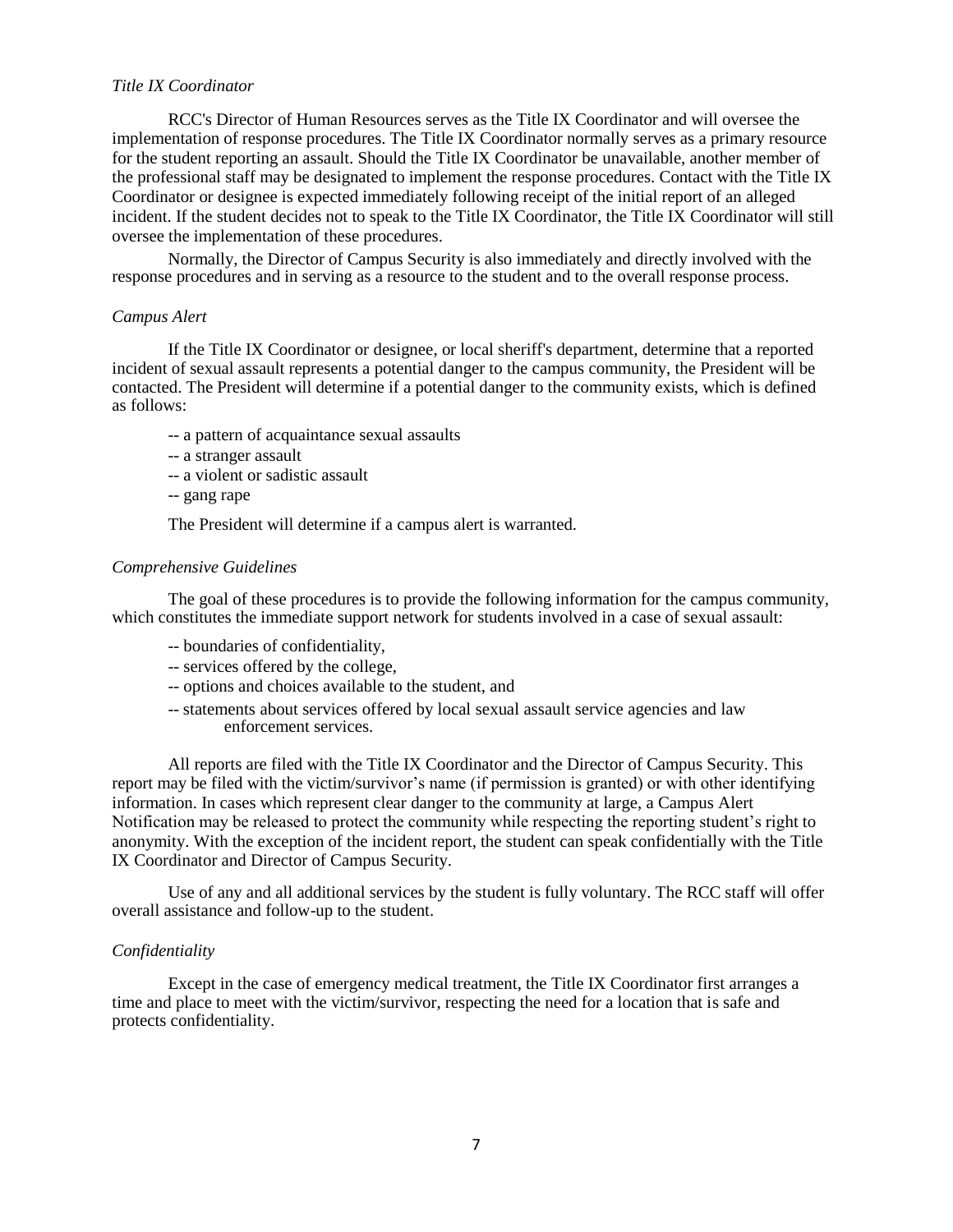## *Information and Referral*

The goal of all information and referral is to return control to the victim/survivor and to provide support services to both the victim/survivor and the accused perpetrator. The Title IX Coordinator will explain the options available to each student, concerning academics, law enforcement, and safety matters. The staff member will also encourage the victim/survivor to seek counseling, medical attention (immediate appointments or for the next working day can be arranged, if necessary), and consider filing an official police report. All final choices of each student will be supported, and information for future referral will be provided in writing.

## **Extended Information for Sexual Assault**

**Rockingham Community College has developed a detailed page of information on the RCC web site pertaining to sexual assault in order to address the expectations and requirements of the Violence Against Women Reauthorization Act (VAWA, 2013, 2015) – also known as the Campus Save Act. This RCC web page is located at (click on): [www.rockinghamcc.edu/student-services/Campus-Save-](http://www.rockinghamcc.edu/student-services/Campus-Save-Act)[Act](http://www.rockinghamcc.edu/student-services/Campus-Save-Act)**

This information includes:

- A definition of key terms, including dating violence, domestic violence, sexual assault, and stalking;
- A list of forcible and non-forcible sex offenses that are deemed to fall within the definition/description of sexual assault;
- Steps to follow if/when reporting a sexual assault incident on campus;
- Responses by the college that are expected when a sexual assault incident occurs;
- An identification of victim's rights;
- Information related to North Carolina's child sexual offense/assault statutes;
- An extensive listing of resources for victims of sexual offense or sexual assault incidents, including local community service and counseling agencies, local law enforcement agencies, resources for medical assistance, and regional and national resources;
- A clear statement of the college's prohibition of sexual harassment and examples of behaviors that may constitute sexual harassment.
- **The college has also published an informational brochure that may be downloaded from the RCC web site. The brochure is found elsewhere on the Campus Safety and Security page with regard to the Campus Save Act, and is available in print version in the Student Development Office and across campus.**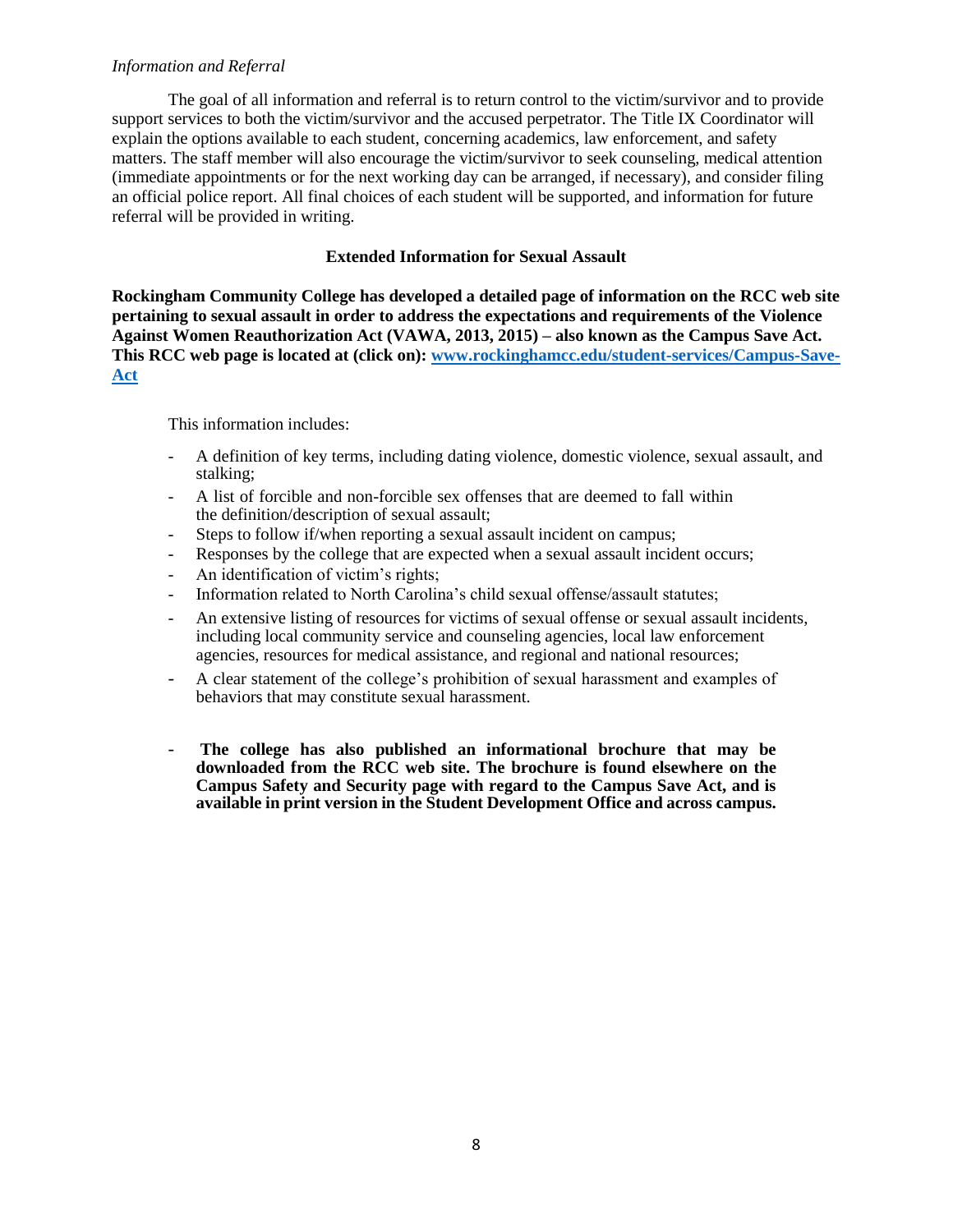#### **Crime Statistics**

*(Reported to the Office of Postsecondary Education, U.S. Department of Education)*

Postsecondary educational institutions that participate in federal student financial assistance programs have been required by Section 485(a) and (f) of the Higher Education Act (HEA) to provide the Secretary of the U.S. Department of Education with campus crime statistics since 1990. Since 1999, the Office of Postsecondary Education of the U.S. Department of Education has collected campus safety and security information via the *Campus Safety and Security Survey.* Postsecondary institutions report statistics on various categories of activity as stipulated in the survey. Rockingham Community College complies with this requirement, which also addresses the Federal Jeanne Clery Disclosure of Campus Security Policy and Crime Statistics Act.

The statistics are reported in the Federal survey for the most recent calendar year, as required by the survey (see the tables on the following pages). Data for the previous calendar year is reported to the federal government between August and mid-October in accordance with the reporting schedule and procedures established by the U.S. Department of Education. Crime statistics for each of the three campuses are reported separately below.

Rockingham Community College's annual federal report is available to the general public a[t](https://ope.ed.gov/campussafety) [https://ope.ed.gov/campussafety.](https://ope.ed.gov/campussafety) The college also produces annually a report containing both the statistics reported in the federal survey and also narrative information (this report is the document you are now reading), which is posted on the college's web site. Visit the college's web site at [http://www.rockinghamcc.edu](http://www.rockinghamcc.edu/) and find the "Safety and Security" option under the "About RCC" tab on the home page.

Each year, an e-mail notification is made to all enrolled students, faculty, and staff that provides the web site address in order to access this federal report. Copies of this report also may be requested from the Campus Security office (located in the Whitcomb Student Center), or by calling (336) 342- 4261, ext. 2326. Prospective employees may obtain a copy from the Department of Human Resources (located in the Administration Building) or by calling 336-342-4261, extension 2265.

As defined or described by the criteria of the federal survey, the statistics reflect those activities that occur *only* on the college's campus and/or in facilities used by the college that are not located on the campus.

Due to its records system, the local sheriff's department is unable to provide statistics on any crimes occurring on property adjacent to the college's campus. However, the sheriff's department reports that incidents of major crimes in the categories listed below on property adjacent to the college are "very minimal."

#### *Notes on the statistics:*

For calendar year 2020, RCC reports on several other categories of incidents which are *not* required to be reported in the annual federal survey. In these situations, unless otherwise requested by individuals, local law enforcement officers are normally contacted, either by the college's Campus Security office on behalf of the victim, or by the victim directly, in order that an official report of the incident may be filed for purposes of insurance documentation or possible further action involving law enforcement and legal relief.

The federal government does not require thefts (larcenies) to be reported as part of the Clery Act, but RCC encourages its faculty, staff, and students to be knowledgeable about their environment and work together for a safe and secure campus.

There were no reported hate crimes for 2020.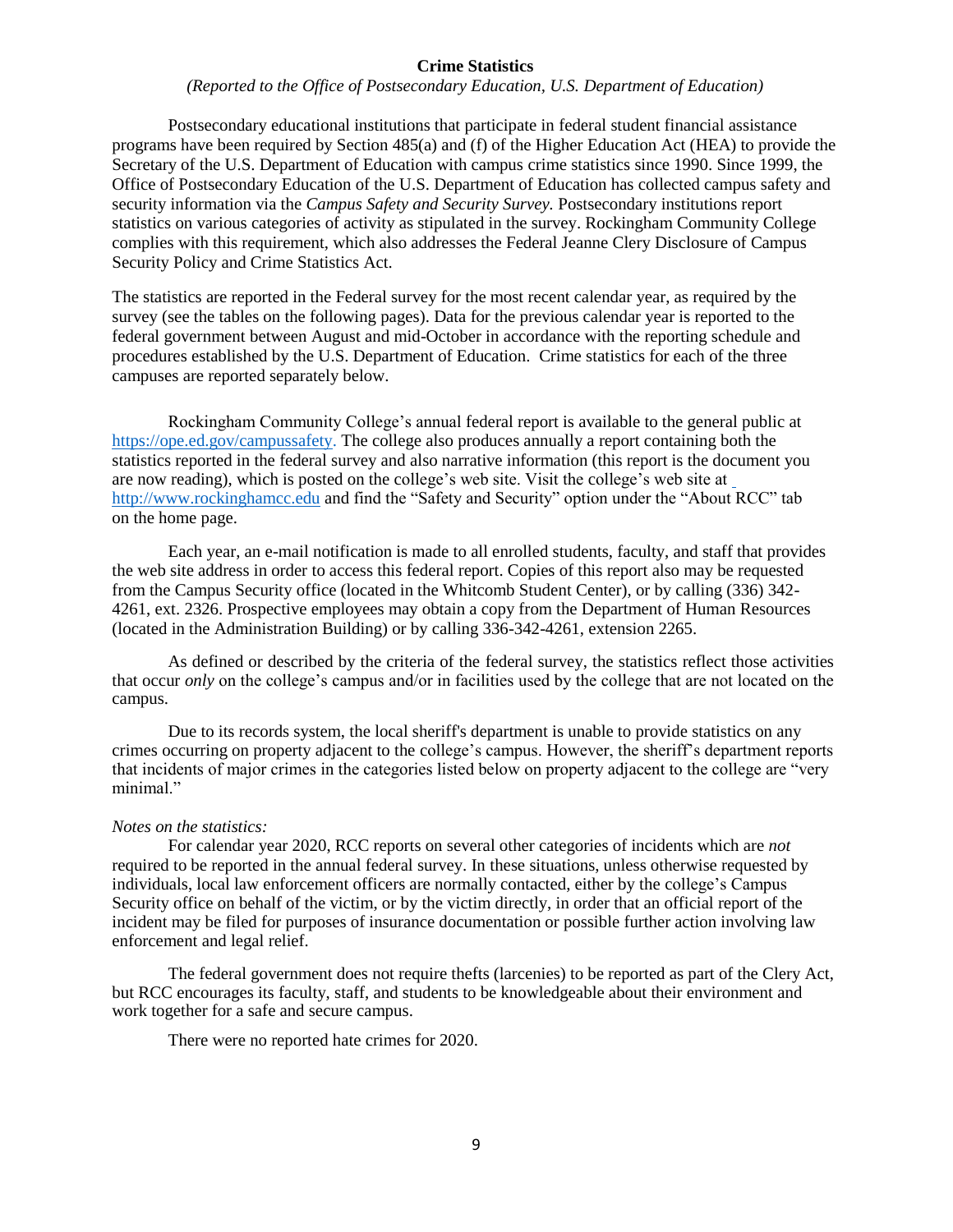## **RCC Main Campus –215 Wrenn Memorial Rd., Wentworth, NC**

Located across campus are 13 emergency call box stations. These stations are painted in a distinctive blue color with a steady-burning blue light at the top. You may reach Campus Security directly by using a call box at any location on the campus.

## **Crime Statistics**

The table below provides statistics in the categories that are specified in the annual federal survey.

| <b>Rockingham Community College (RCC) Crime Statistics</b> |                                                                                                                                                                                                                                |                |                |                |  |  |  |
|------------------------------------------------------------|--------------------------------------------------------------------------------------------------------------------------------------------------------------------------------------------------------------------------------|----------------|----------------|----------------|--|--|--|
|                                                            | RCC Main Campus -215 Wrenn Memorial Rd., Wentworth, NC                                                                                                                                                                         |                |                |                |  |  |  |
| <b>OFFENSES REPORTED</b>                                   |                                                                                                                                                                                                                                | 2018           | 2019           | 2020           |  |  |  |
| MURDER / NON-NEGLIGENT MANSLAUGHTER                        |                                                                                                                                                                                                                                | $\overline{0}$ | $\overline{0}$ | $\overline{0}$ |  |  |  |
| NEGLIGENT MANSLAUGHTER                                     |                                                                                                                                                                                                                                | $\overline{0}$ | $\overline{0}$ | $\overline{0}$ |  |  |  |
| SEX OFFENSES, FORCIBLE                                     |                                                                                                                                                                                                                                | 1              | $\Omega$       | $\Omega$       |  |  |  |
| SEX OFFENSES, NON-FORCIBLE (INCEST, STATUTORY RAPE)        |                                                                                                                                                                                                                                | $\overline{0}$ | $\overline{0}$ | $\overline{0}$ |  |  |  |
| <b>ROBBERY</b>                                             |                                                                                                                                                                                                                                | $\overline{0}$ | $\overline{0}$ | $\overline{0}$ |  |  |  |
| <b>AGGRAVATED ASSAULT</b>                                  |                                                                                                                                                                                                                                | $\overline{0}$ | $\Omega$       | $\Omega$       |  |  |  |
| <b>BURGLARY</b>                                            |                                                                                                                                                                                                                                | $\overline{0}$ | $\overline{0}$ | $\overline{0}$ |  |  |  |
| <b>MOTOR VEHICLE THEFT</b>                                 |                                                                                                                                                                                                                                | $\Omega$       | $\Omega$       | $\theta$       |  |  |  |
| <b>ARSON</b>                                               |                                                                                                                                                                                                                                | $\overline{0}$ | $\overline{0}$ | $\overline{0}$ |  |  |  |
| <b>DATING VIOLENCE</b>                                     |                                                                                                                                                                                                                                |                | $\overline{0}$ | $\overline{0}$ |  |  |  |
| <b>DOMESTIC VIOLENCE</b>                                   |                                                                                                                                                                                                                                | $\theta$       | $\theta$       | $\overline{0}$ |  |  |  |
| <b>STALKING</b>                                            |                                                                                                                                                                                                                                | $\overline{0}$ | $\overline{0}$ | $\overline{0}$ |  |  |  |
| <b>HATE CRIMES**</b>                                       |                                                                                                                                                                                                                                | $\overline{0}$ | $\overline{0}$ | $\overline{0}$ |  |  |  |
| UNFOUNDED BY LEO (not reported above)                      |                                                                                                                                                                                                                                | $\Omega$       | $\Omega$       | $\Omega$       |  |  |  |
| <b>LIQUOR LAW VIOLATIONS</b>                               |                                                                                                                                                                                                                                | $\overline{0}$ | $\overline{0}$ | $\overline{0}$ |  |  |  |
| <b>DRUG ABUSE VIOLATIONS</b>                               |                                                                                                                                                                                                                                | $\Omega$       | $\Omega$       | $\Omega$       |  |  |  |
| WEAPONS (CARRYING, POSSESSION)                             |                                                                                                                                                                                                                                | $\Omega$       | $\overline{0}$ | $\overline{0}$ |  |  |  |
| <b>LIQUOR LAW VIOLATIONS</b>                               |                                                                                                                                                                                                                                | $\overline{2}$ | $\theta$       | $\Omega$       |  |  |  |
| <b>DRUG ABUSE VIOLATIONS</b>                               |                                                                                                                                                                                                                                | $\overline{0}$ | $\overline{0}$ | $\theta$       |  |  |  |
| WEAPONS (CARRYING, POSSESSION)                             |                                                                                                                                                                                                                                | $\overline{0}$ | $\overline{0}$ | $\overline{0}$ |  |  |  |
|                                                            | **HATE CRIME is defined as; larceny/theft, simple assault, intimidation, and destruction, damage, or vandalism of property, and/or other crimes involving bodily injury to any person, in which the victim is intentionally se |                |                |                |  |  |  |

**NOTE:** For calendar year 2020, there was one larceny from the Owens Health Sciences building and one reported larceny from the baseball field dugout of property belonging to RCC. The Rockingham County Sheriff's Department also lists one vandalism on campus.